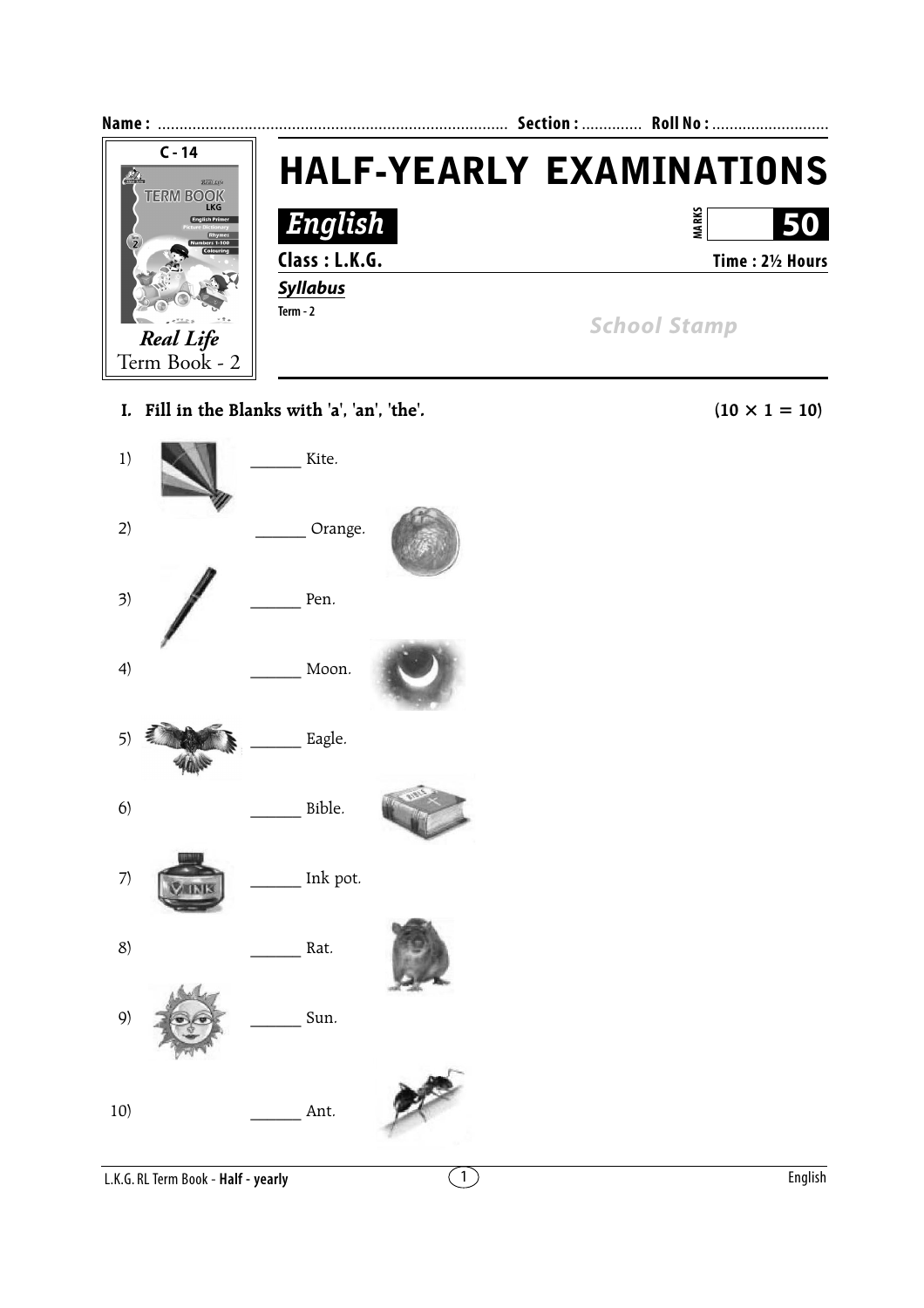## **II.** Fill in the blanks with 'this' and 'that'.  $(5 \times 2 = 10)$





L.K.G. RL Term Book - **Half - yearly**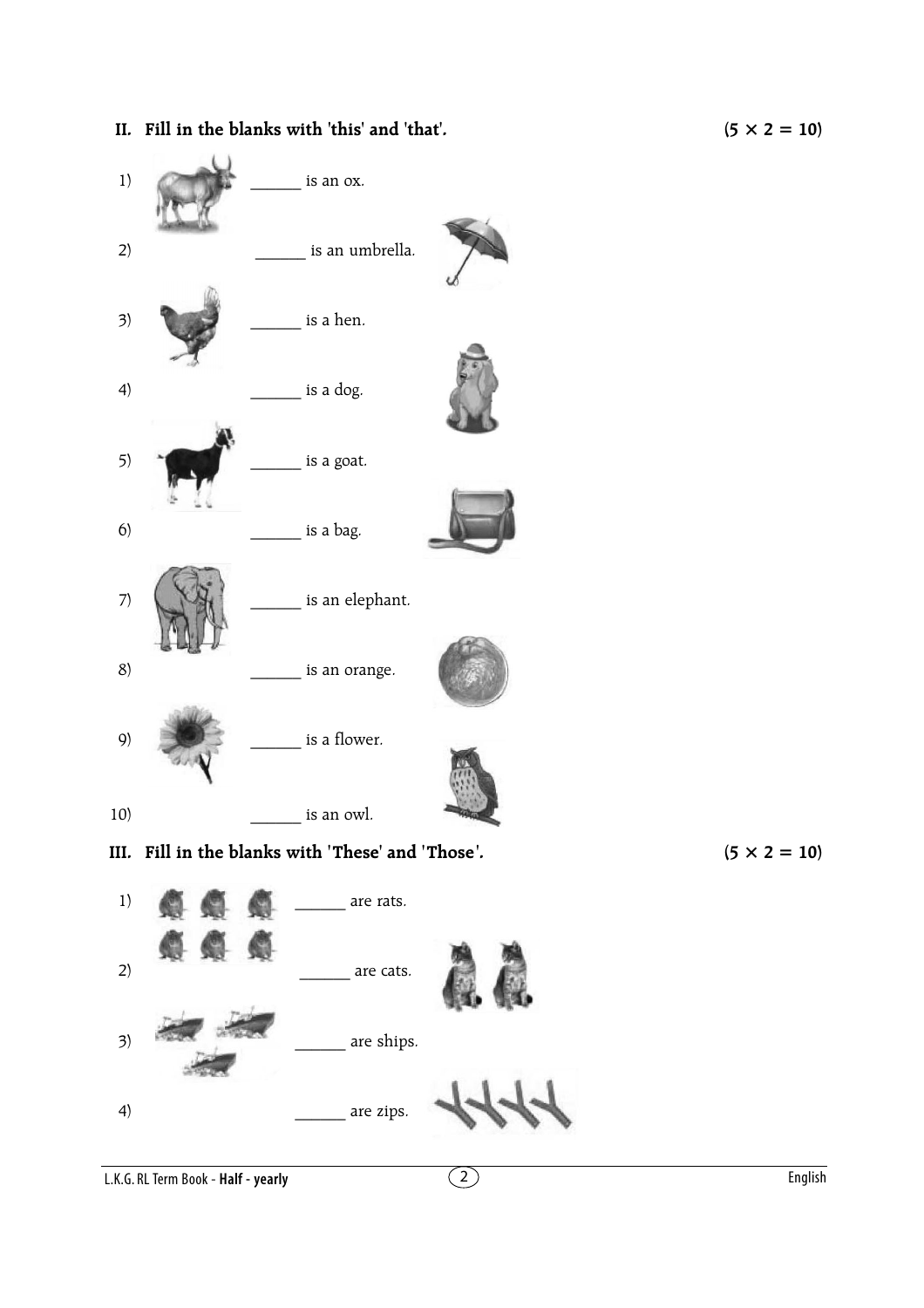